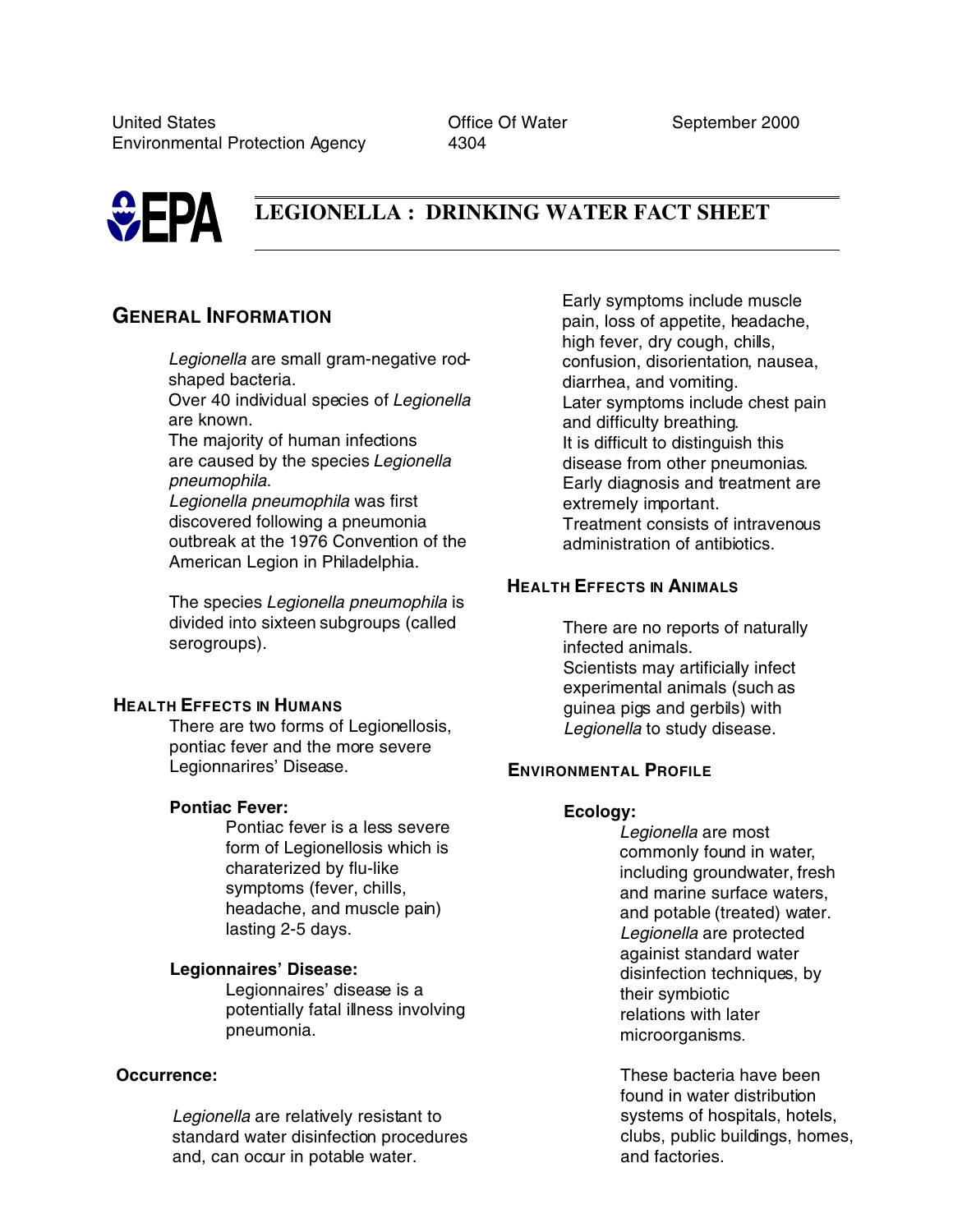Other waters in which *Legionella* have been found include cooling towers, evaporative condensers and whirlpools.

These bacteria may be transported from potable water to air by faucets, showerheads, cooling towers, and nebulizers.

### **Transmission to Humans:**

*Legionella* are transmitted directly from the environment to humans.

There is no evidence of human-to- human or animal-to-human transmission of these bacteria.

Potable water is the most important source of *Legionella*.

Humans may inhale contaminated aerosols or aspirate small amounts of contaminated drinking water. No vaccine is available to prevent infection.

### **Outbreaks:**

Cases of legionellosis (any disease caused by *Legionella*) have been reported in North and South America, Asia, Australia, New Zealand, Europe, and Africa.

National surveillance programs are conducted in the United States, 24 European countries (including England), Australia, and New Zealand. Legionellosis outbreaks most frequently have been attributed to contaminated potable water, cooling towers, or components of water distribution systems. Outbreaks in hospitals have been linked to hospital potable water supplies, air conditioning systems, and cooling towers. Travelers can be exposed to *Legionella* in contaminated hotel potable water or contaminated whirlpool spas. Community outbreaks are caused by exposure to a wide variety of sources, but potable water and cooling towers are the most common.

### **RISK FACTORS**

The general population (healthy individuals) is fairly resistant to infection.

Certain groups of people are at increased risk for contracting legionnaires' disease, including:

hospital patients who require intubation, have received ventilation assistance, or are receiving respiratory therapy people taking corticosteroids or other immunosuppressive drugs

solid organ transplant patients, especially those requiring dialysis

people with certain chronic health conditions (chronic obstructive pulmonary diease,diabetes, head or neck cancer, or end-stage kidney disease)

heavy smokers or drinkers Legionnaires' disease in these people may be associated with more severe illness and increased mortality.

### **ANALYTICAL METHODS**

Environmental samples should be collected by swabbing areas where water flows (such as faucets and shower heads).

The specimen should be concentrated by filtration, treated with an acid buffer to enhance *Legionella* recovery, and cultured on a selective buffered charcoal yeast extract (BCYE) agar medium.

Culture assays are the most common tests used to detect *Legionella* in environmental and biological samples.